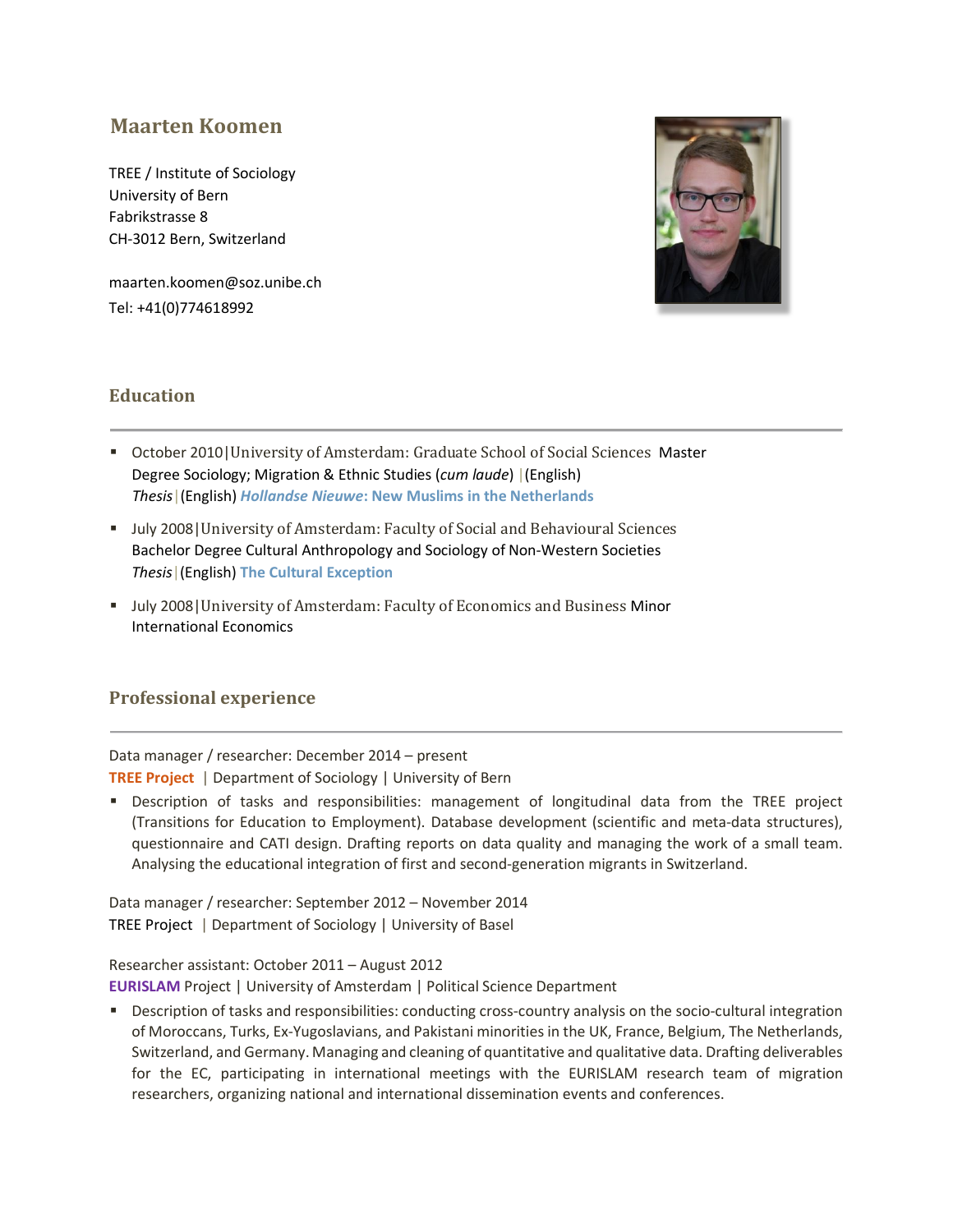#### Traineeship: April – August 2011

**[EUROFOUND](http://www.eurofound.europa.eu/)** | Living Conditions and Quality of Life Research Unit | Dublin

**Description of tasks and responsibilities: conducting desk research and secondary data analysis on survey** data concerning the social inclusion of Roma minorities within EU Member States; writing overview reports and policy recommendations for the Directorate General Public Health and Consumers (DG SANCO), participating and chairing team meetings.

#### Internship: February – July 2010

EURISLA[M](http://www.eurislam.eu/) | Institute for Migration and Ethnic Studies (IMES) | Amsterdam

 Description of tasks and responsibilities: conducting a national media analysis; building a database for crossnational comparison using MS Access and SPSS; participating in international conference meetings; analysing research data and drafting a research paper.

## **Recent conferences & workshops**

| Dec. 2014 | EDDI - European Data Documentation Initiative Conference: colectica designer workshop,                    |
|-----------|-----------------------------------------------------------------------------------------------------------|
|           | University of London.                                                                                     |
| Feb. 2014 | AMCIS - Education Systems, Inequalities, Labour Markets and Civic Engagement, University of               |
|           | Amsterdam, the Netherlands.                                                                               |
| Jan. 2014 | Workshop der Panelsurveys in Deutschland, Universität Bielefeld, Deutschland.                             |
| Dec. 2013 | HEM - 1 <sup>st</sup> International conference on higher education and motilities, Université             |
|           | PierreMendès-France, Grenoble, France.                                                                    |
| Nov. 2013 | TREE, 2 <sup>nd</sup> International Conference on Transitions in Youth and Young Adulthood, University of |
|           | Basel, Switzerland.                                                                                       |
| Sep. 2013 | CHER, 26th annual conference of the Consortium of Higher Education, Institute for Social                  |
|           | Sciences (ISS), Faculty of Social and Political Sciences, University of Lausanne, Switzerland.            |

## **Skills & interests**

- Fields of interest: discourse analysis, survey design and data management, migration, policy analysis, political and socio-cultural integration of minorities
- Knowledge and experience with both quantitative and qualitative research methods
- K Knowledge and experience with survey design and methods (questionnaire and CATI design)
- Knowledge of meta-data archiving standards (DDI)
- Knowledge of software for quantitative and qualitative data analysis (SPSS, R, Stata, AMOS, MaxQDA)
- Knowledge of database management and languages (SQL, PostgreSQL, Access)
- Good computer literacy (MS Office, Photoshop)
- Languages: Dutch (native), English (fluent), German (advanced)